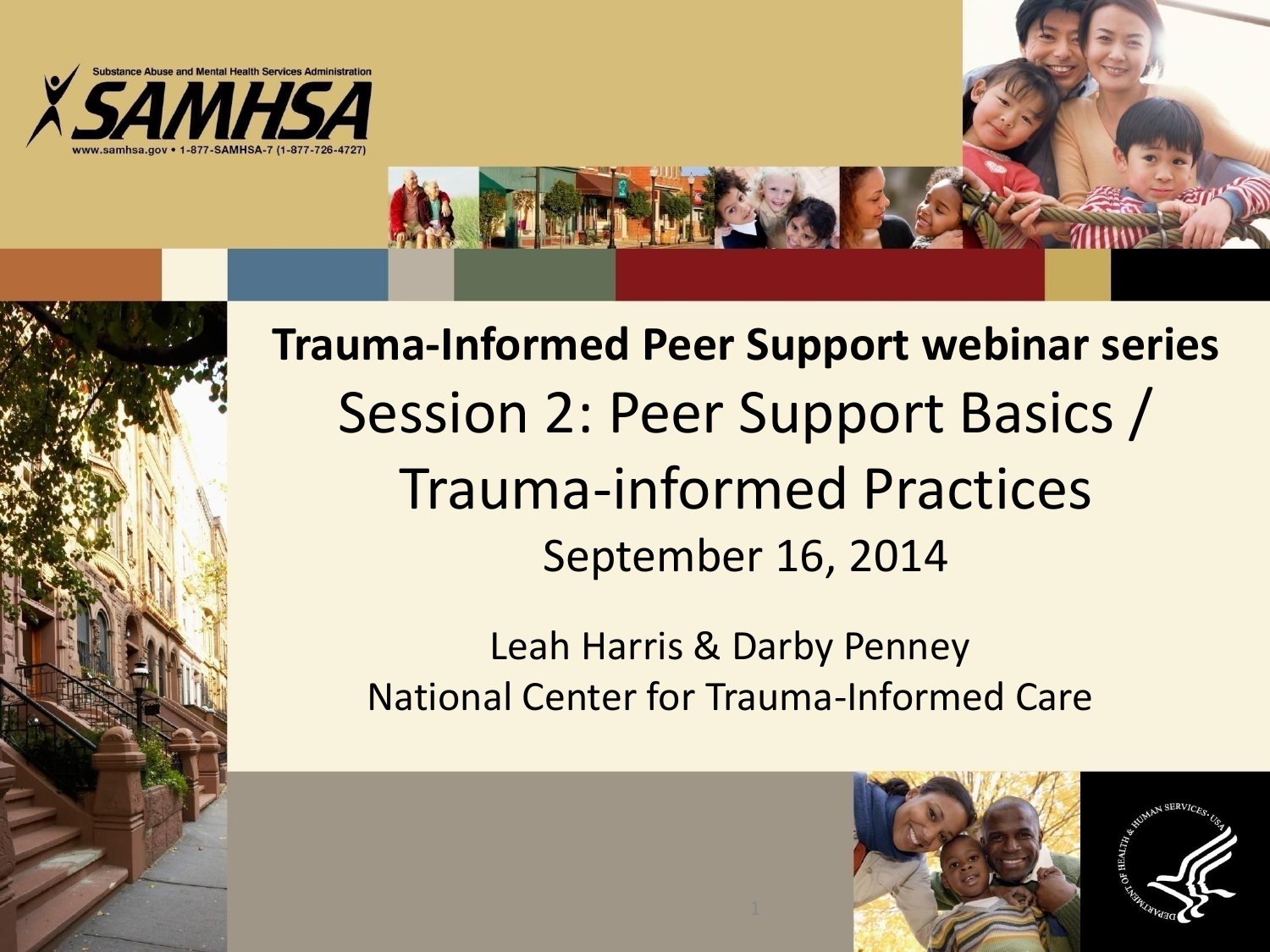## The TIPS webinar series

Session 2: September 16, 2014

• Peer Support Basics / Trauma-informed Practices

## Session 3: September 23, 2014

• Applying Trauma-Informed Practices to Peer Support

Archived:

**Session 1**: September 9, 2014 : Intro to Peer Support/ Trauma & its Impact / Cultural Considerations

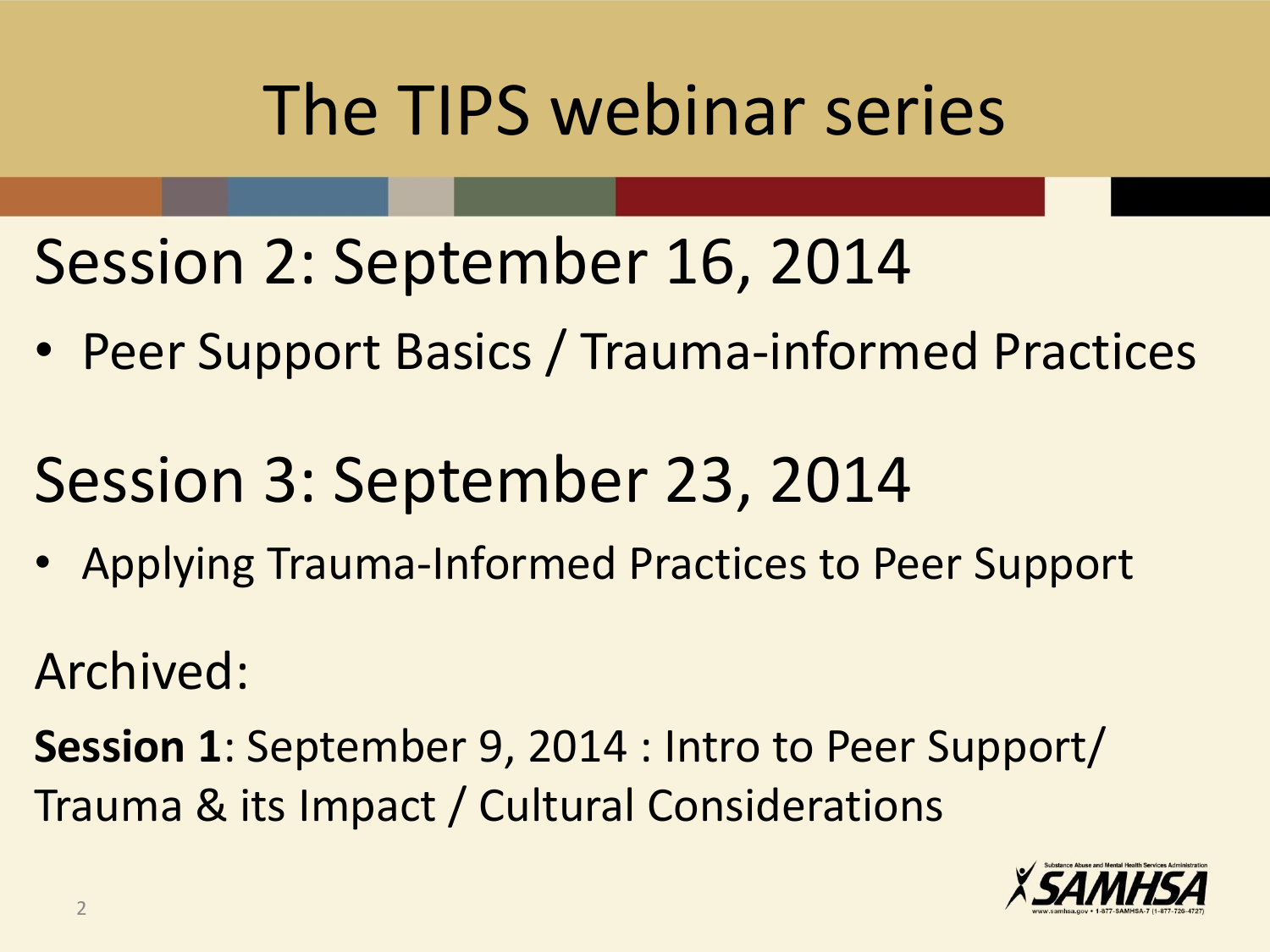## **PEER SUPPORT BASICS**

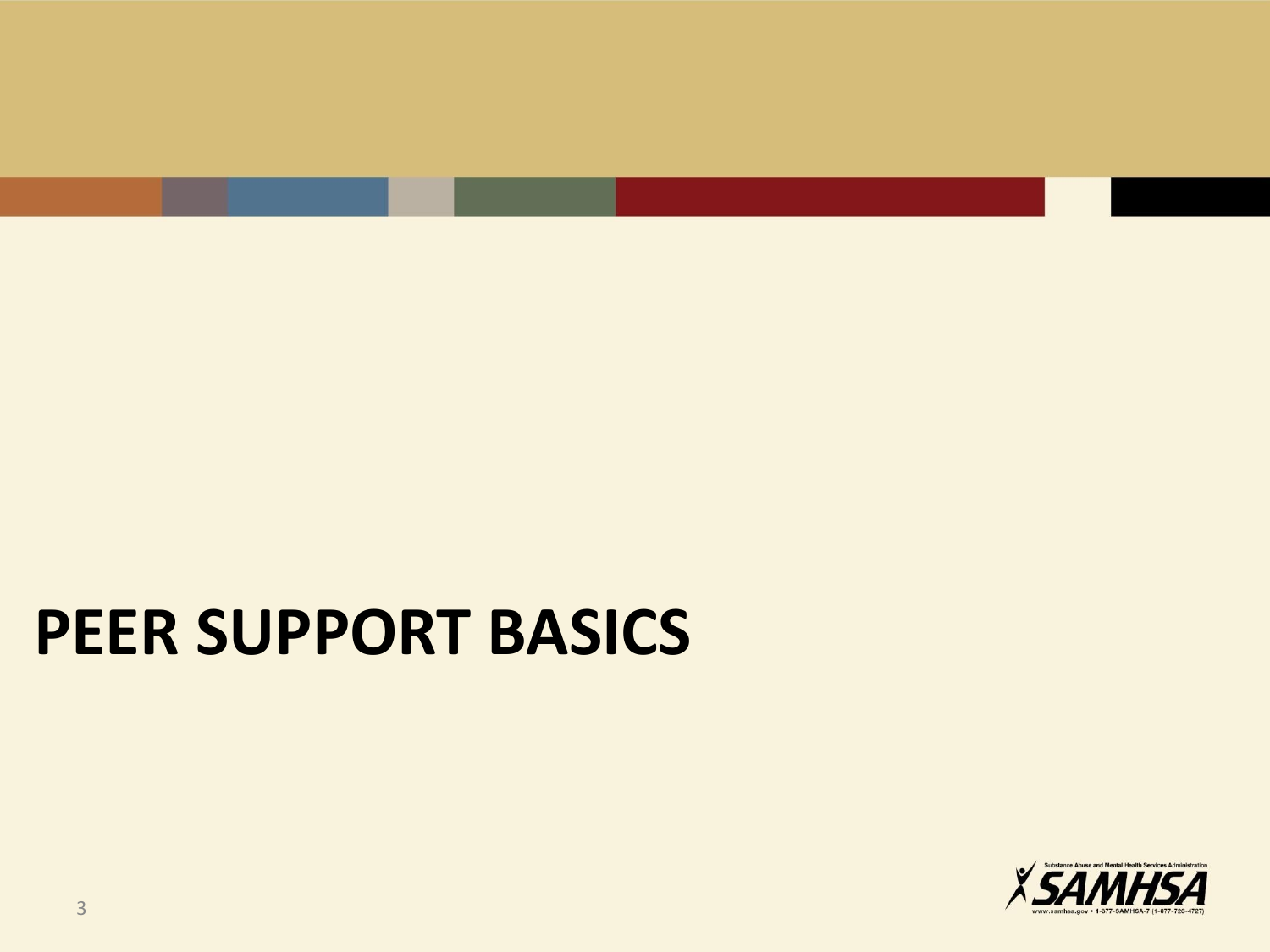## What is Peer Support?

• Some organizations define it as a "helping" relationship" like the top-down roles of professionals

• We define it as a flexible approach to building healing relationships among equals, based on a core set of values & principles.

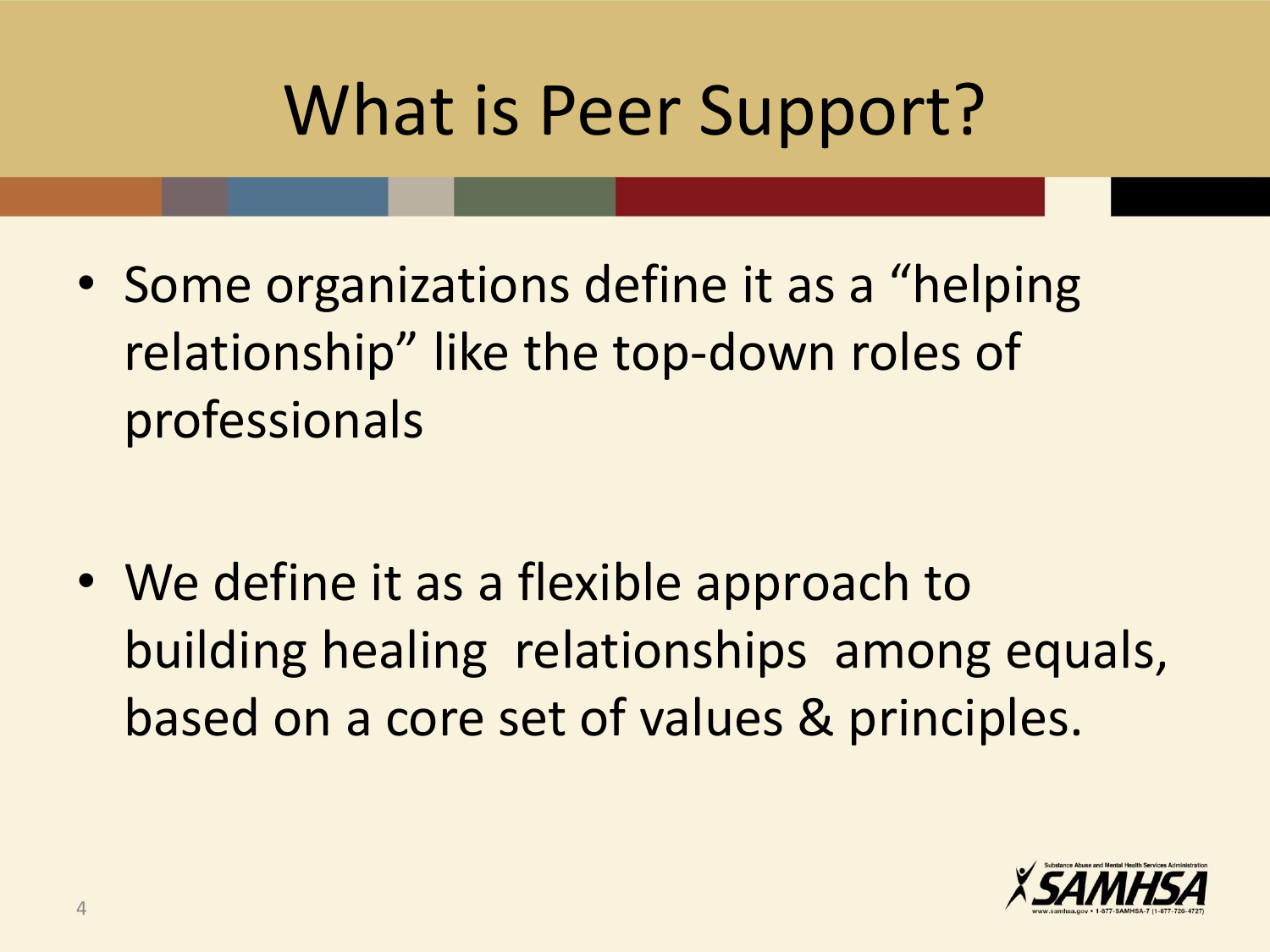## Peer Support is NOT

- A "program model"
- Focused on diagnoses or deficits
- About "helping" in a top-down way
- Being a "counselor"
- Pressuring people to comply with treatment
- Monitoring people's behavior

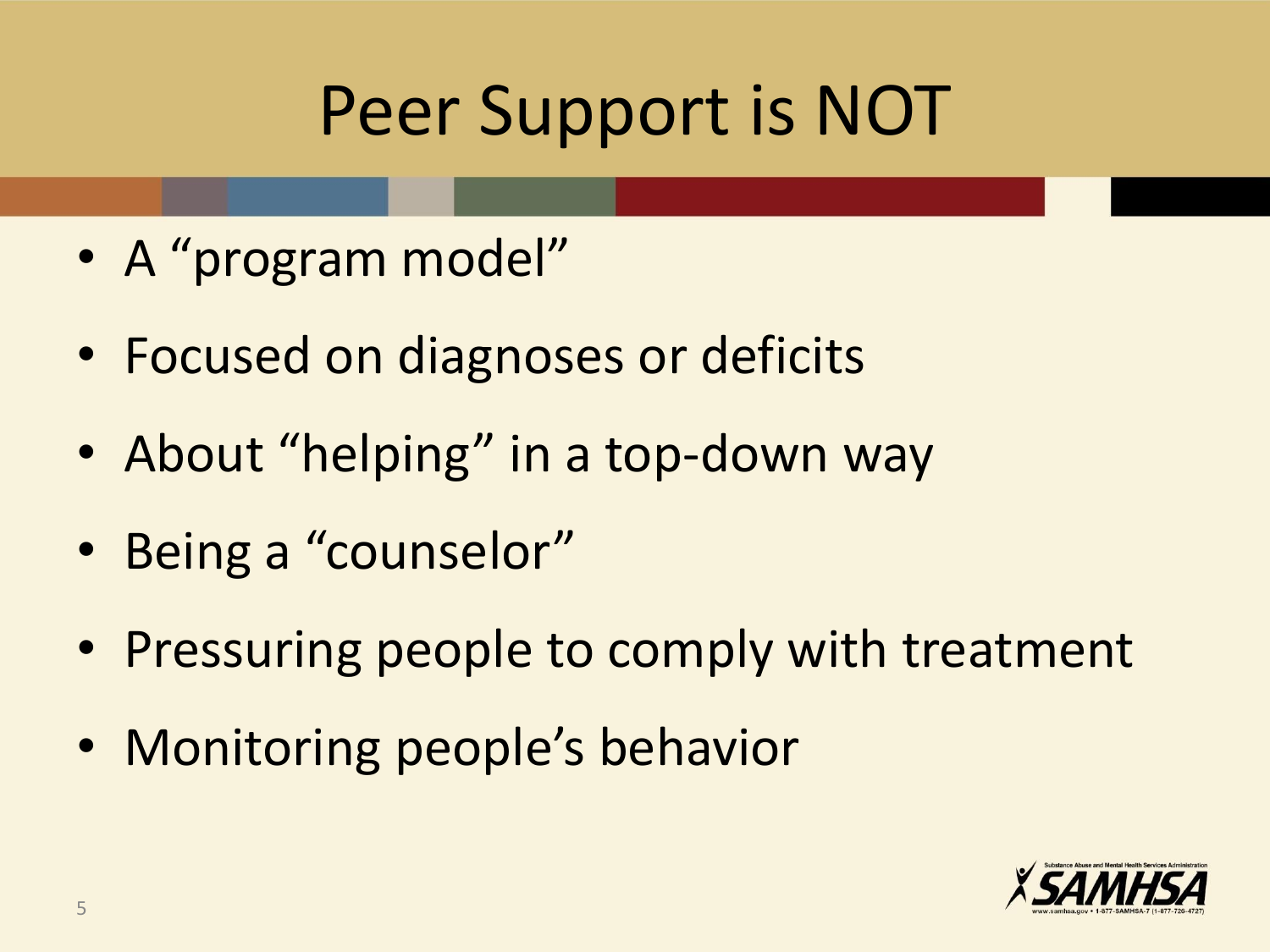### Peer support staff are NOT:

- Junior case managers
- Medication enforcers
- The "conscience" of an agency



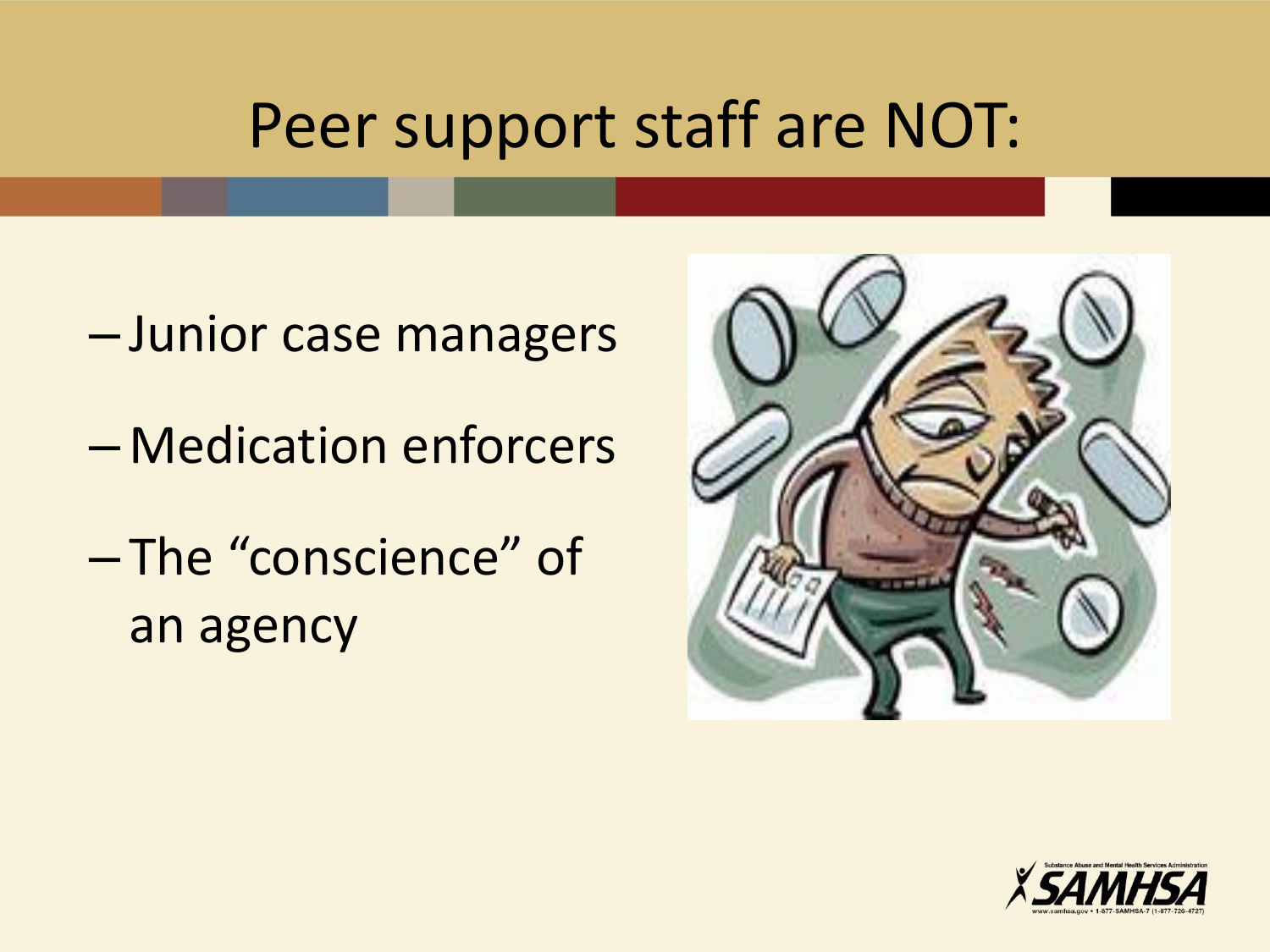## So what IS Peer Support?



- A natural human response to shared difficulty
- People with shared experiences come together to learn and grow

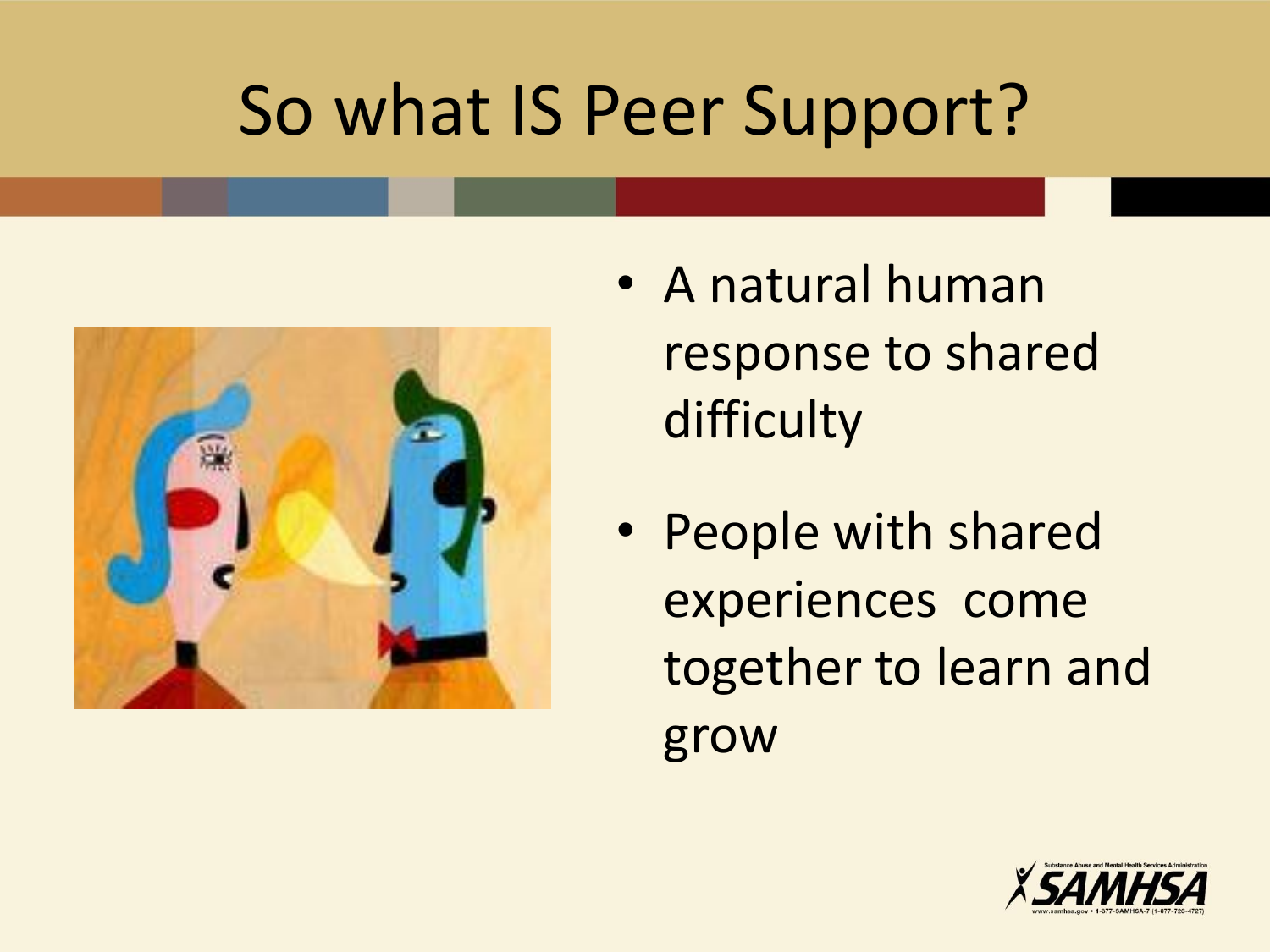## What is Peer Support?

A system of giving & receiving help in relationship with others with shared experience, based on values of:

- Respect
- Shared responsibility
- Mutual agreement of what is helpful

- Shery Mead, founder, Intentional Peer Support

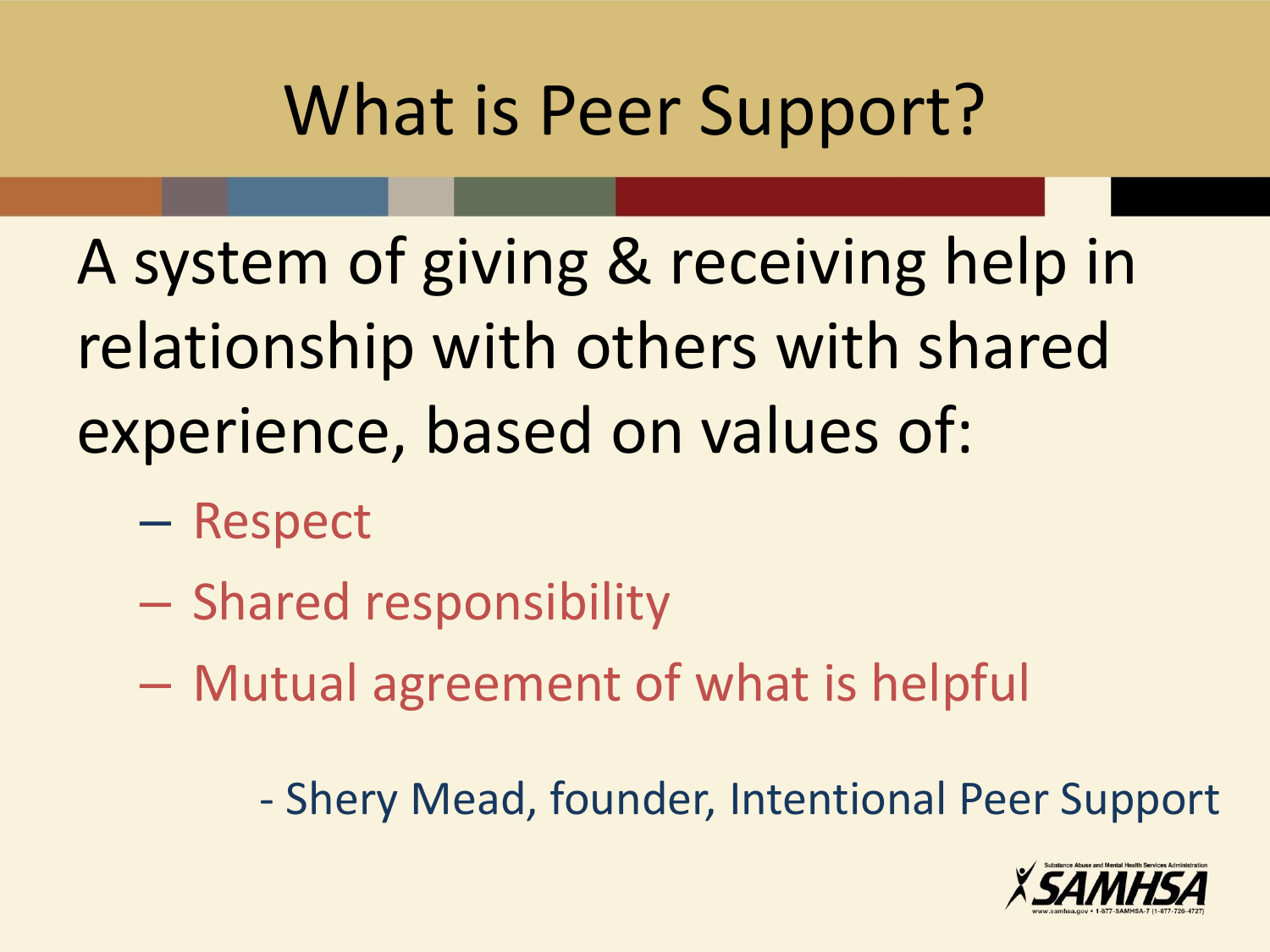#### Practices based on the proven idea that people who share common experiences:



- Are best able to understand and empathize with each other
- Can offer each other the benefit of what they've learned

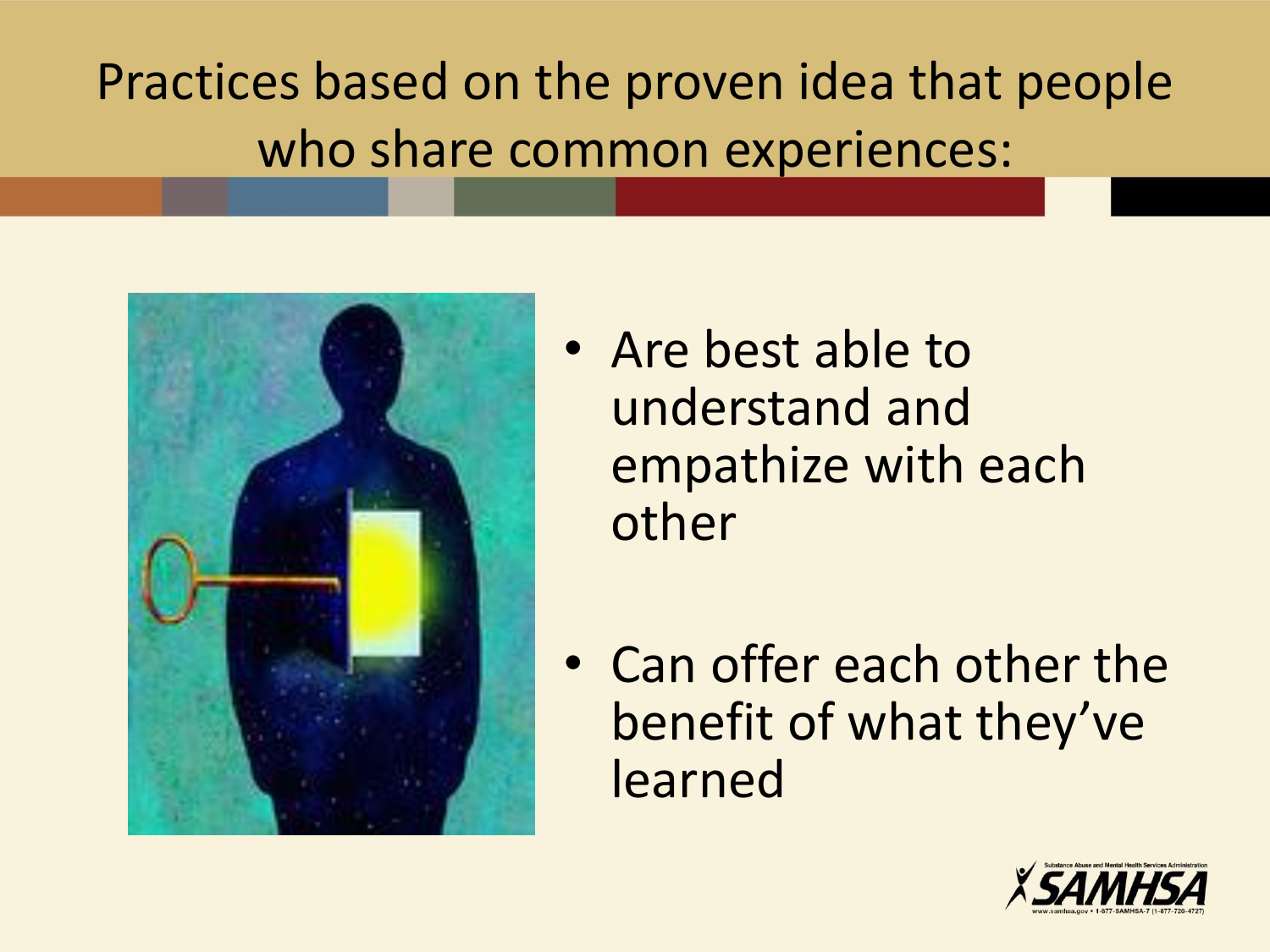## Peer Support

is a unique discipline with its own values and principles



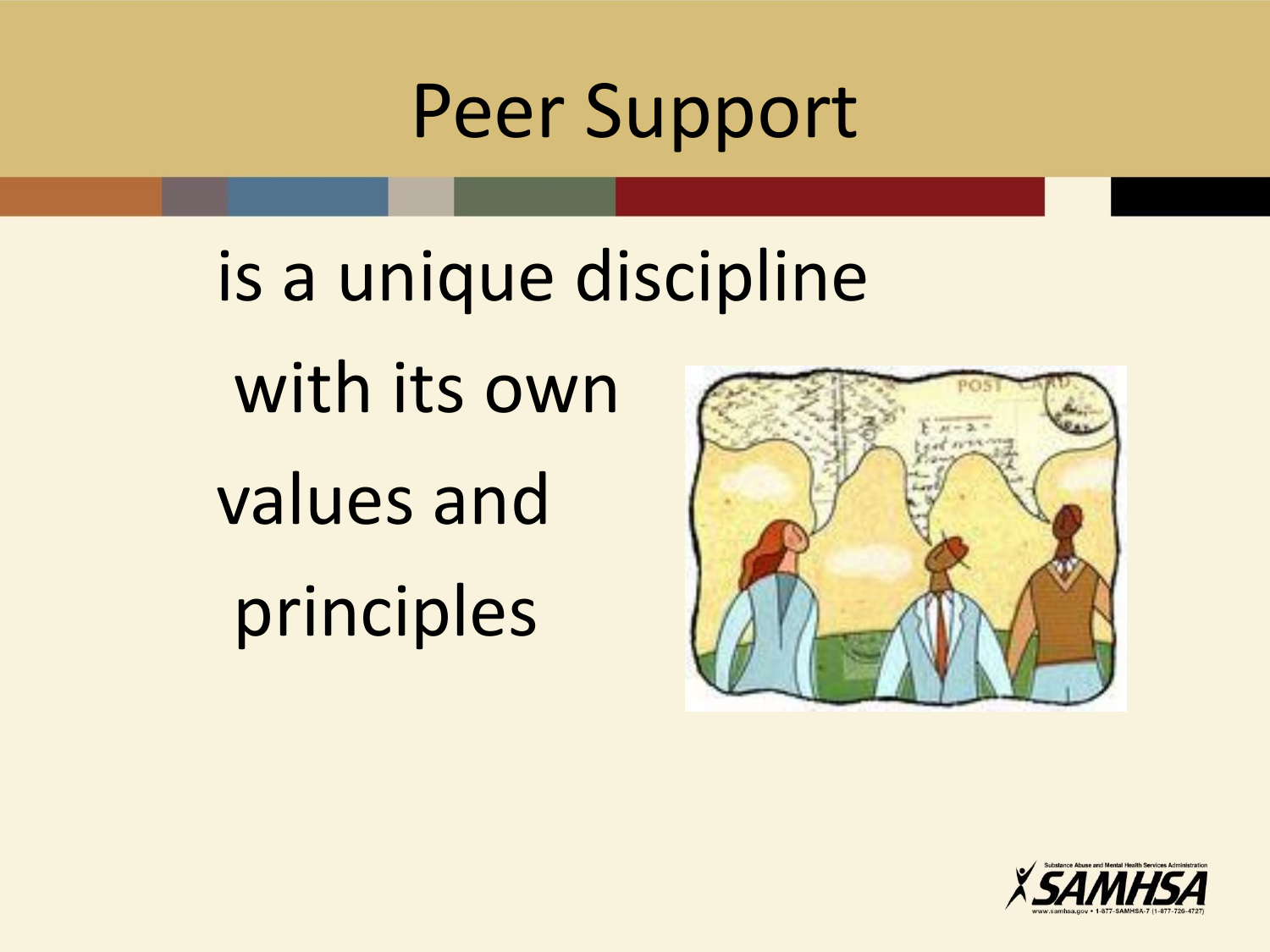#### **Peer support is voluntary**

- Cannot be mandated: people enter peer support relationships because they're interested in connection
- Peer support is for people who **want** it rather than people who "need" it.

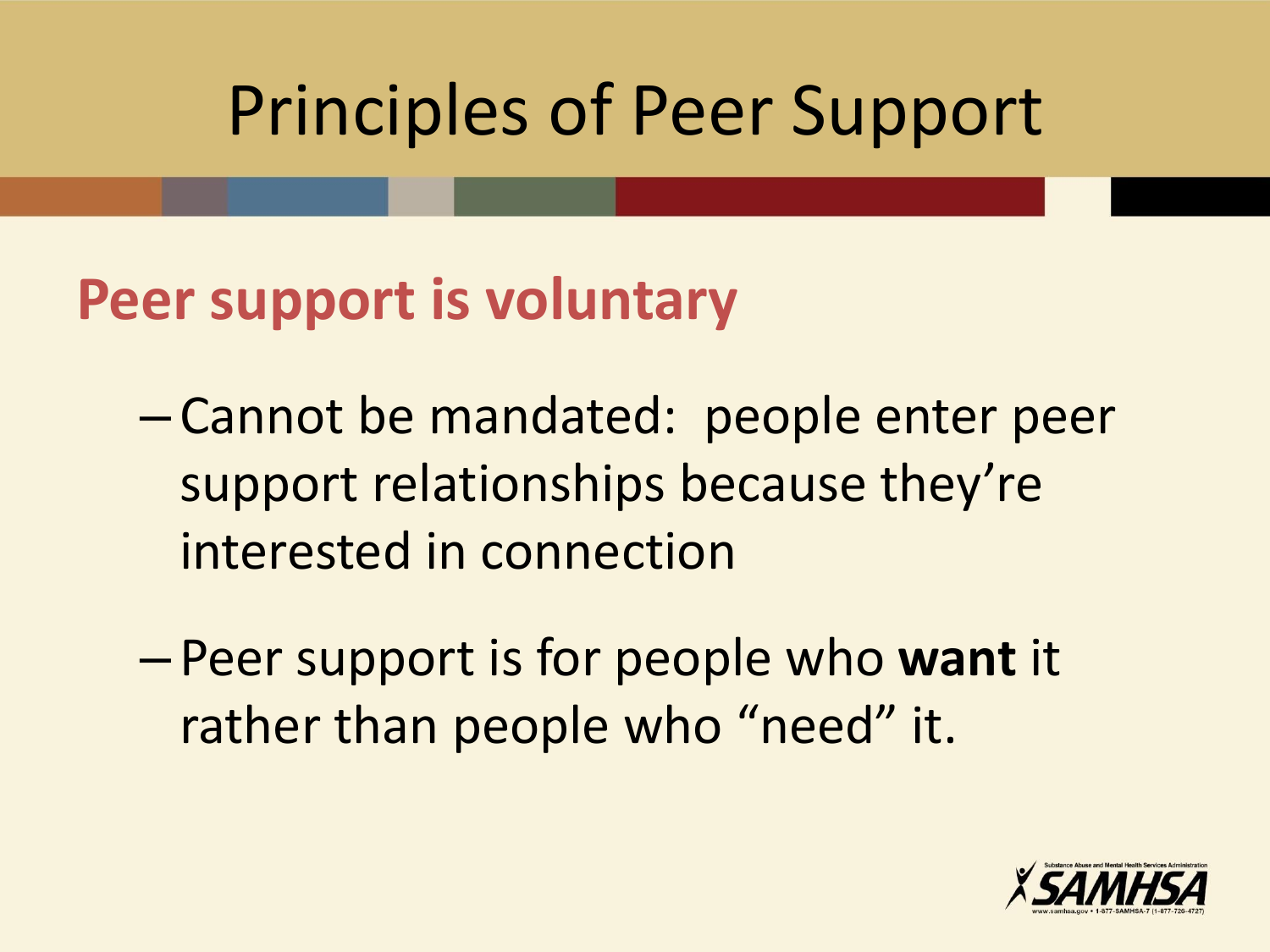**Peer Support is Non-judgmental**

- A non-assessing, non-professional relationship
- Awareness of own biases and privilege
- –Honest, direct, but respectful communication; open to other views

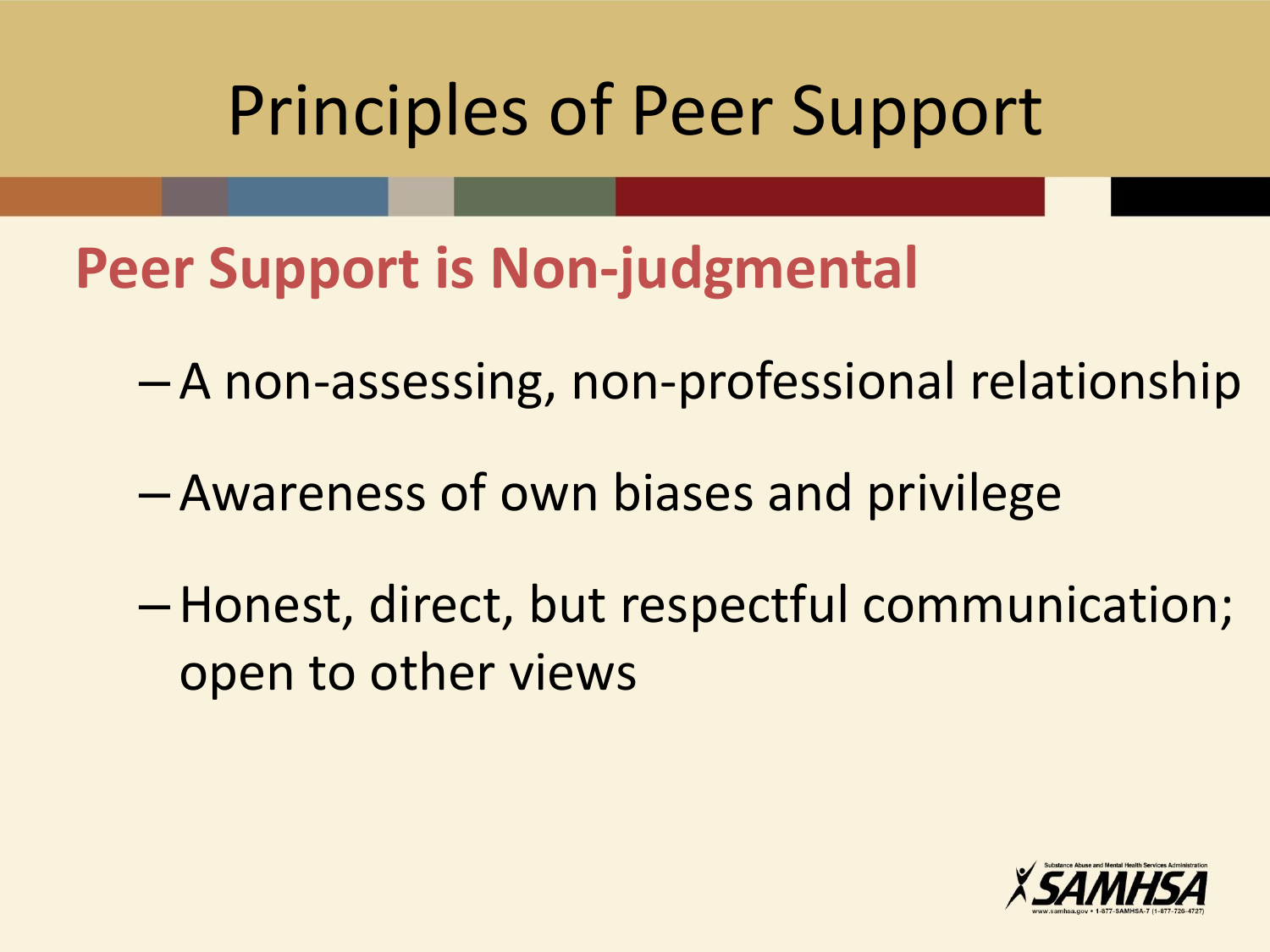- **Respecting one another**
	- Value differences & unique abilities
	- Keep people's confidences
	- Respect people's right to make their own decisions, even "wrong" ones

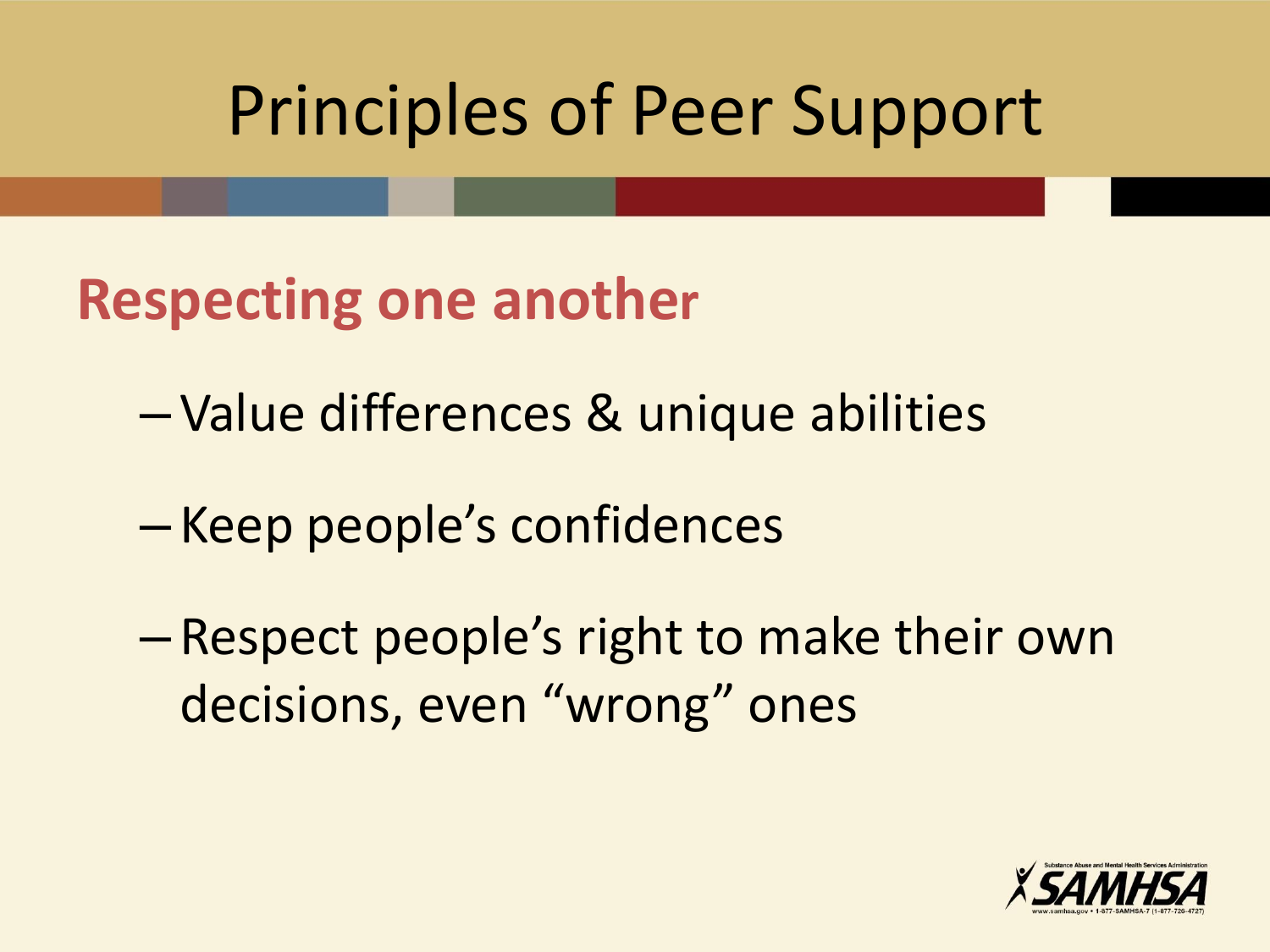#### **Reciprocity**

- The importance of give and take
- Re-claiming "help" as a natural process between two or more people
- –No one is more "recovered" than another

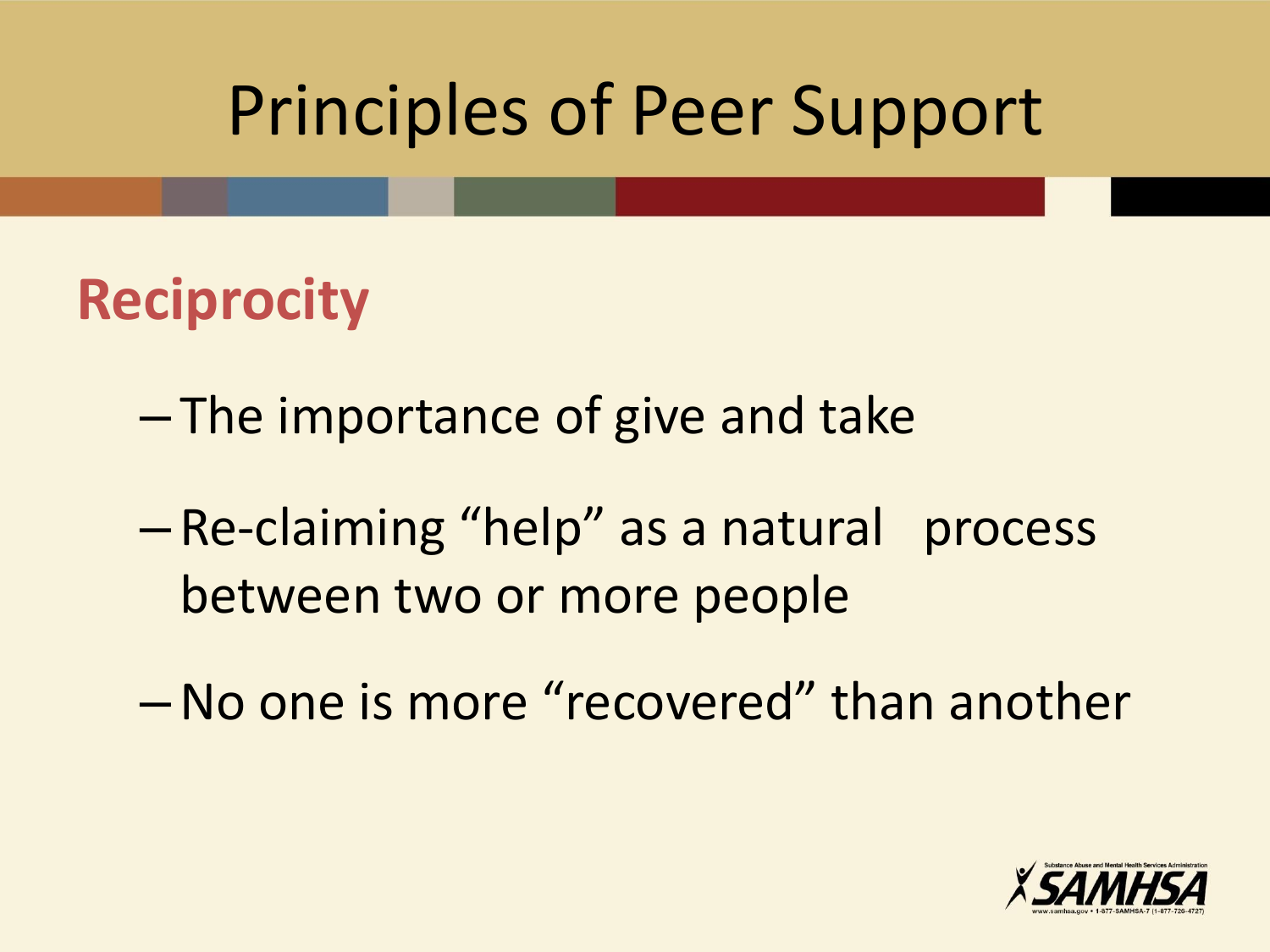#### **Mutual responsibility**

- Each person takes responsibility for their actions
- –Negotiation of "responsibility"
- Shared power
- It's not your job to fix anyone!

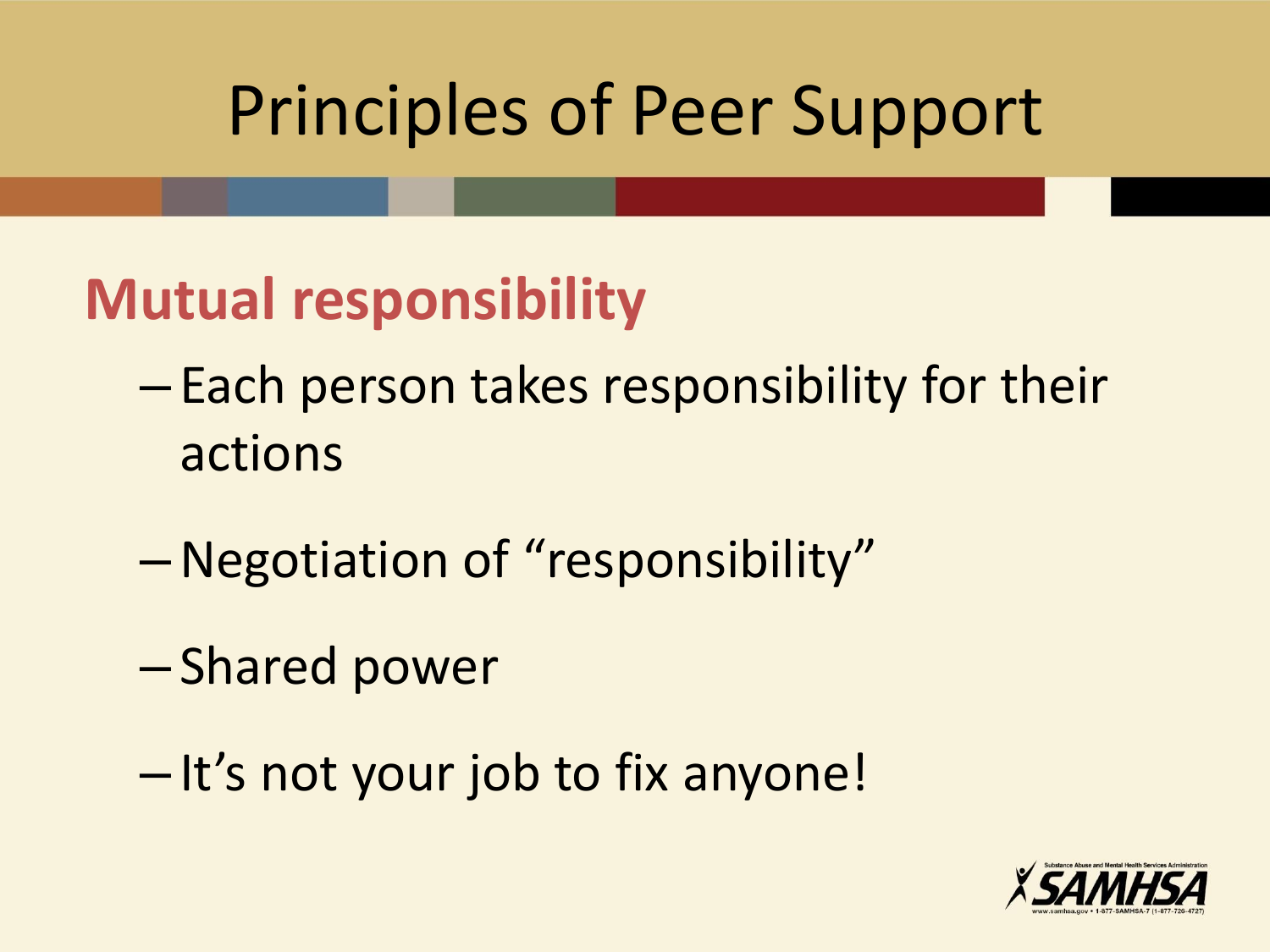### **Integrity**

- Believing in one another
- –Holding hope for each other
- Building relationships that focus on one another's well-being
- Confidentiality

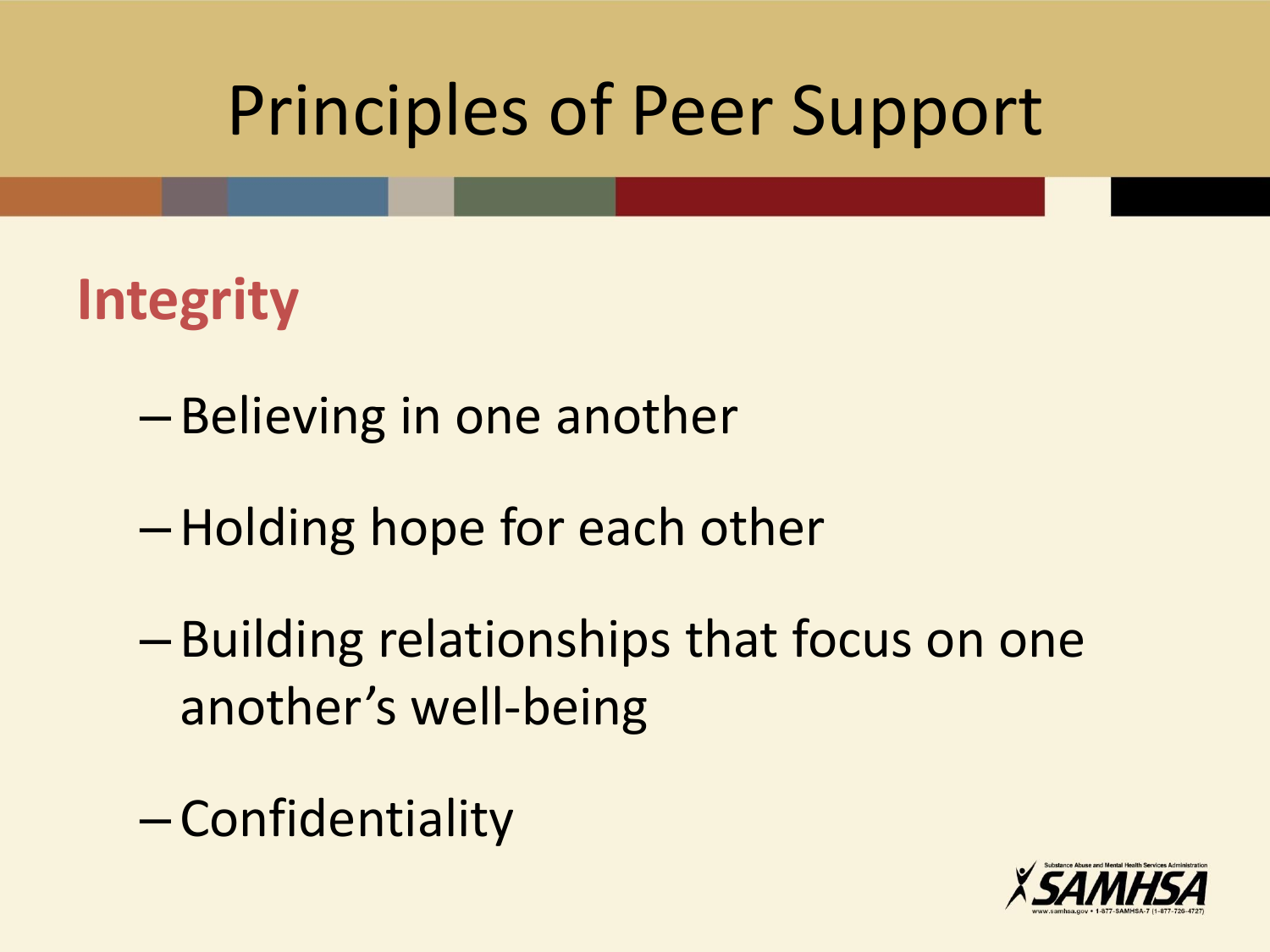## **TRAUMA-INFORMED APPROACHES**

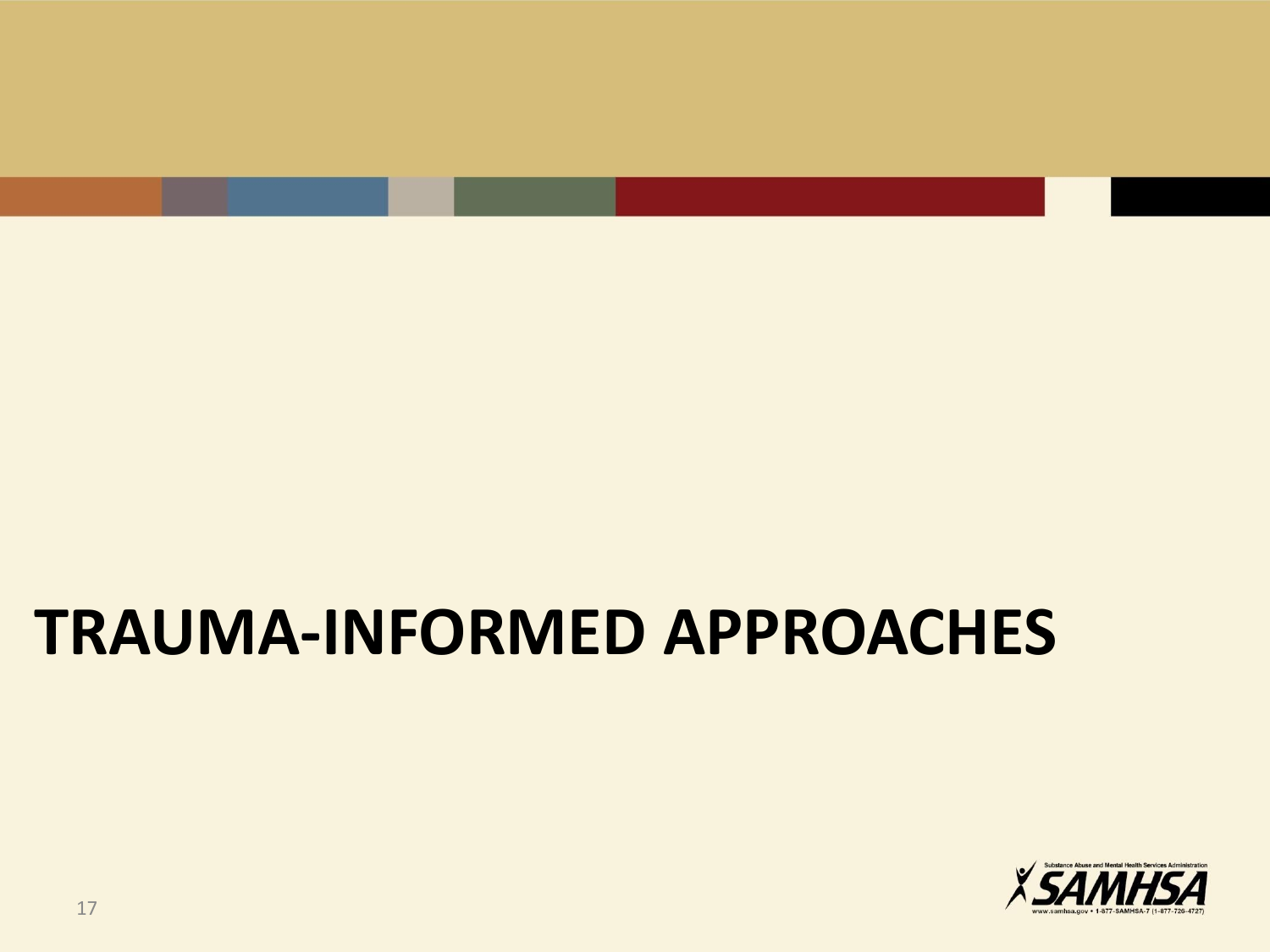# SAMHSA's Key Principles of Trauma-Informed Approaches

- 1. Safety
- 2. Trustworthiness and Transparency
- 3. Peer Support
- 4. Collaboration and Mutuality
- 5. Empowerment, Voice and Choice
- 6. Cultural, historical and gender issues

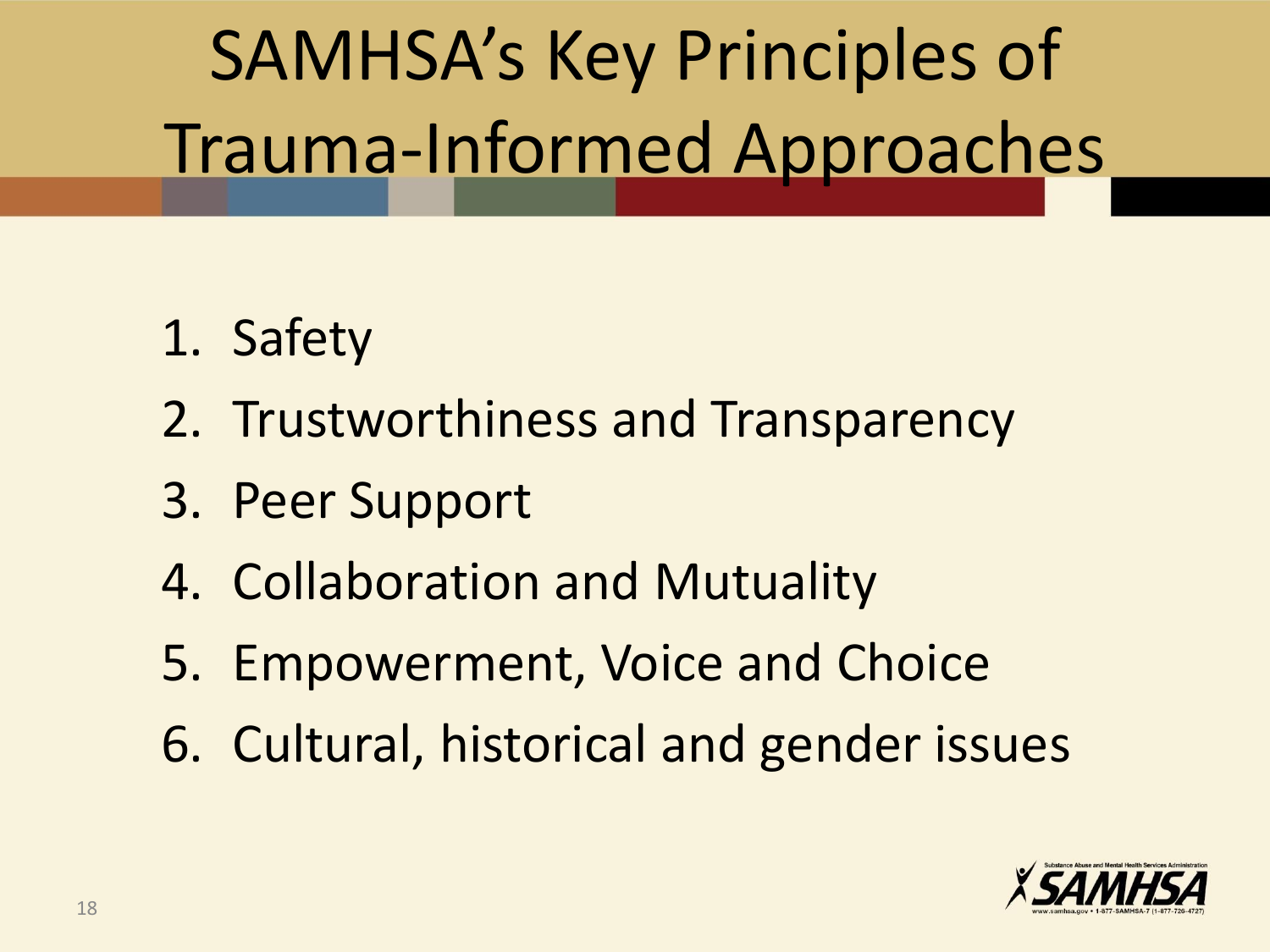## Non Trauma-informed Approaches

- Recreate the fear and helplessness of the original trauma
- Cause distrust, sadness, anger, frustration and confusion
- Survivor reactions are seen as "symptoms" which increases the rationale for "management" and potential for coercion

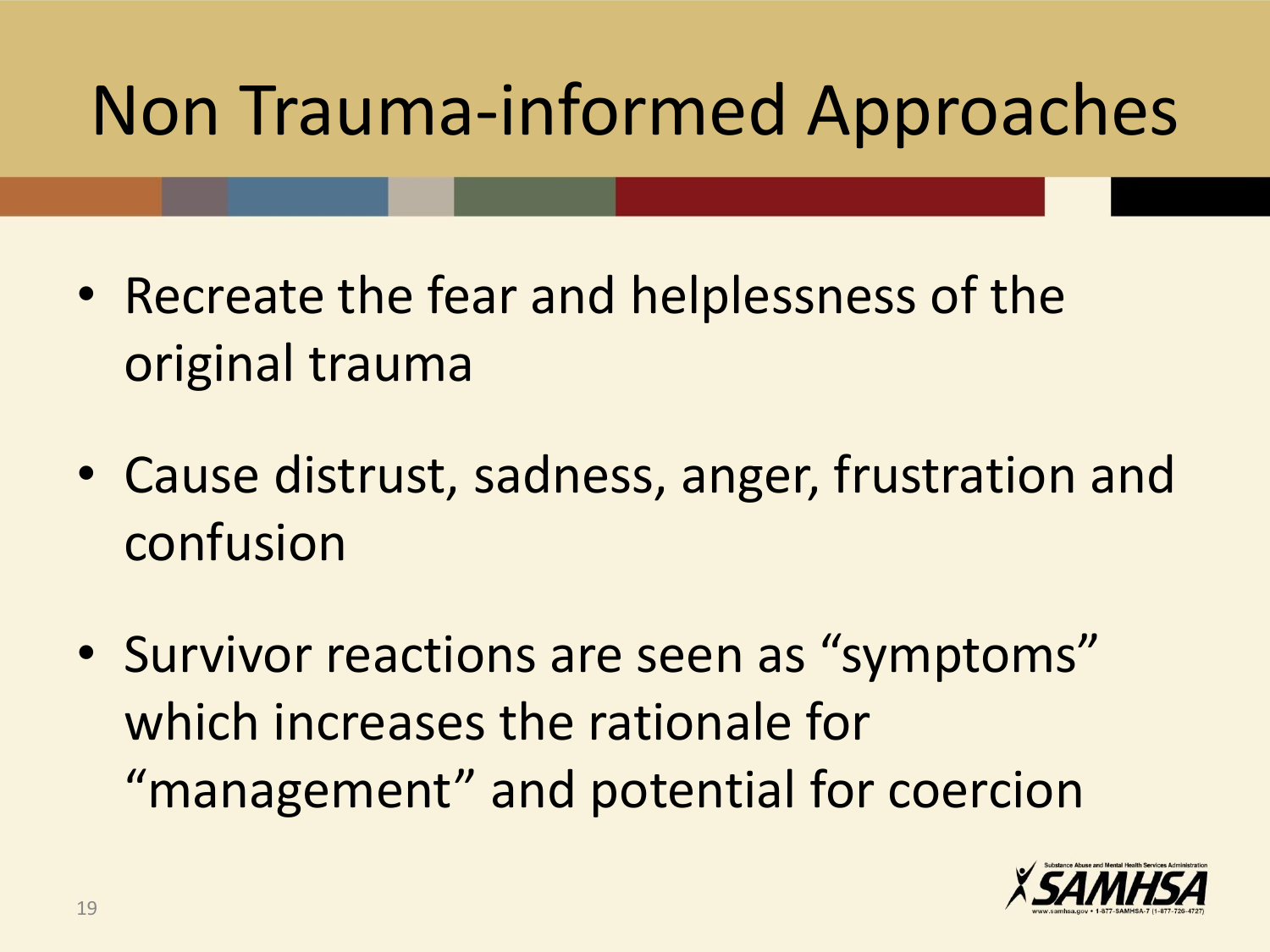## Trauma-Informed Approaches

- Based on the universal expectation that trauma has occurred
- Focused on understanding "What happened to you?" not "What's wrong with you?"
- Seek to understand the meaning people make of their experiences.

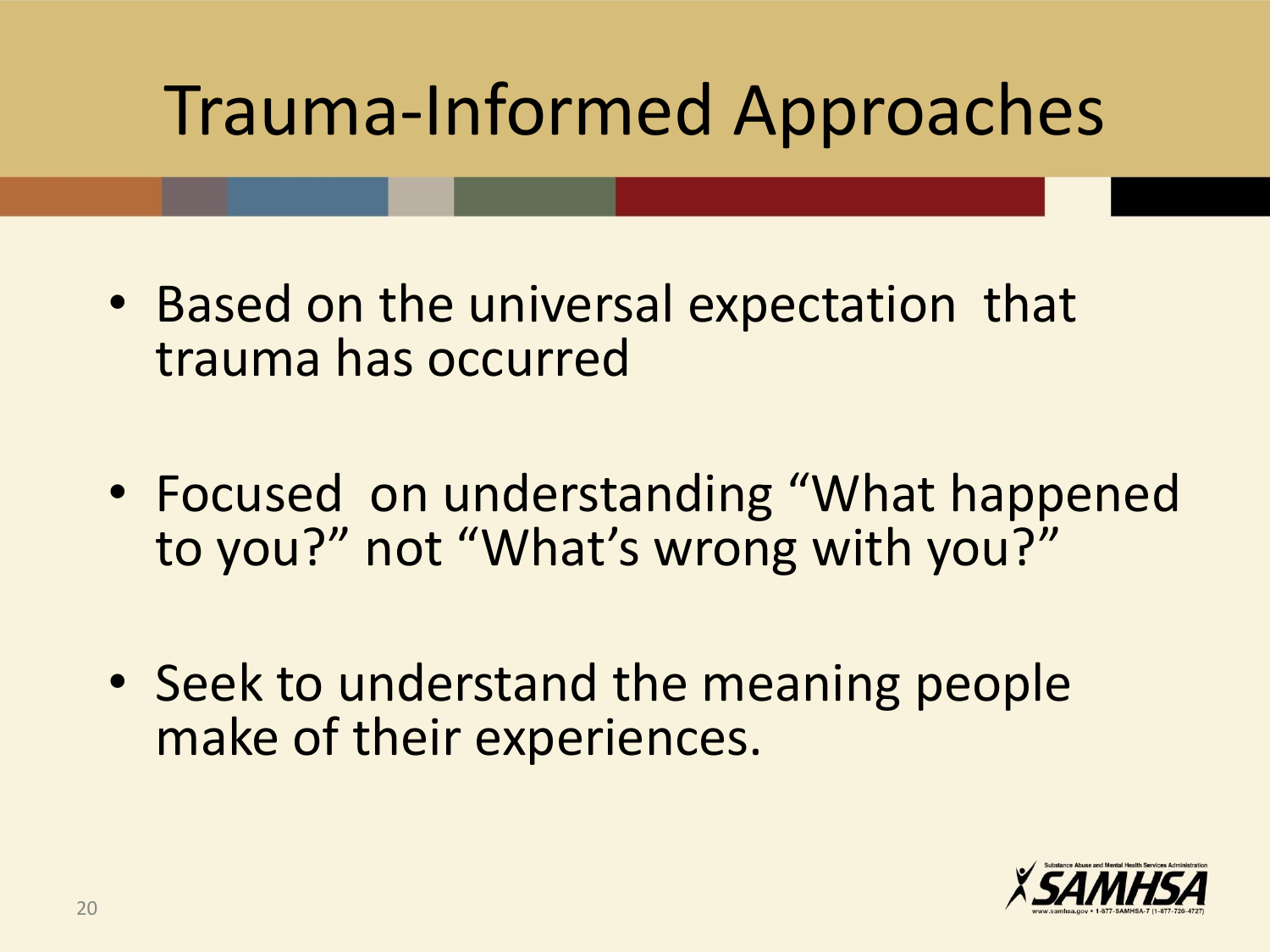## Trauma-Informed Approaches

- All staff and people who use services are educated about trauma
- Incorporate knowledge about trauma in all aspects of service delivery
- Minimize revictimization "do no more harm"
- Take particular care to create a welcoming environment

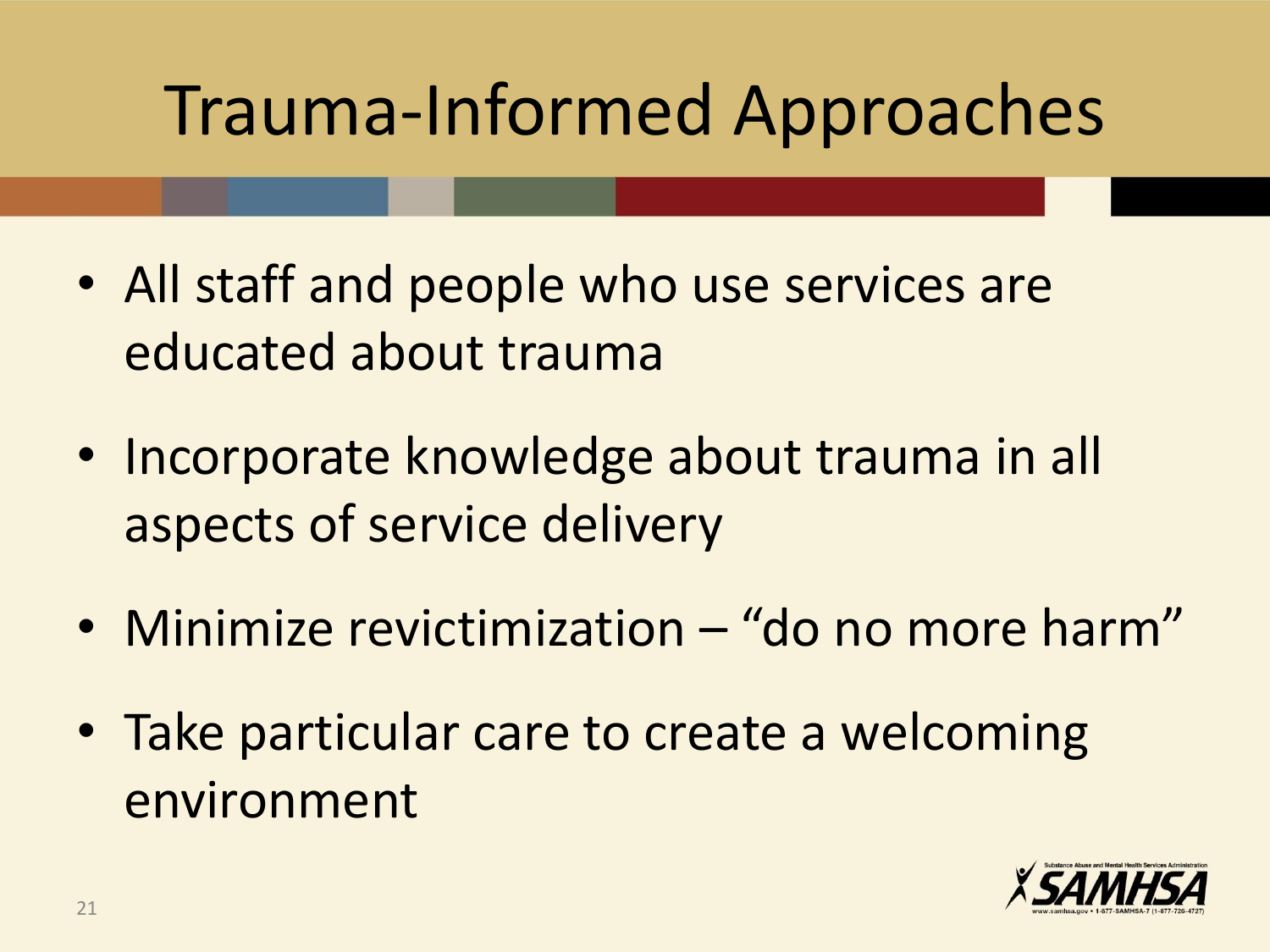Trauma survivors often have sensitive "radar" for detecting dishonesty and good reasons to be sensitive to misuse of power and authority.

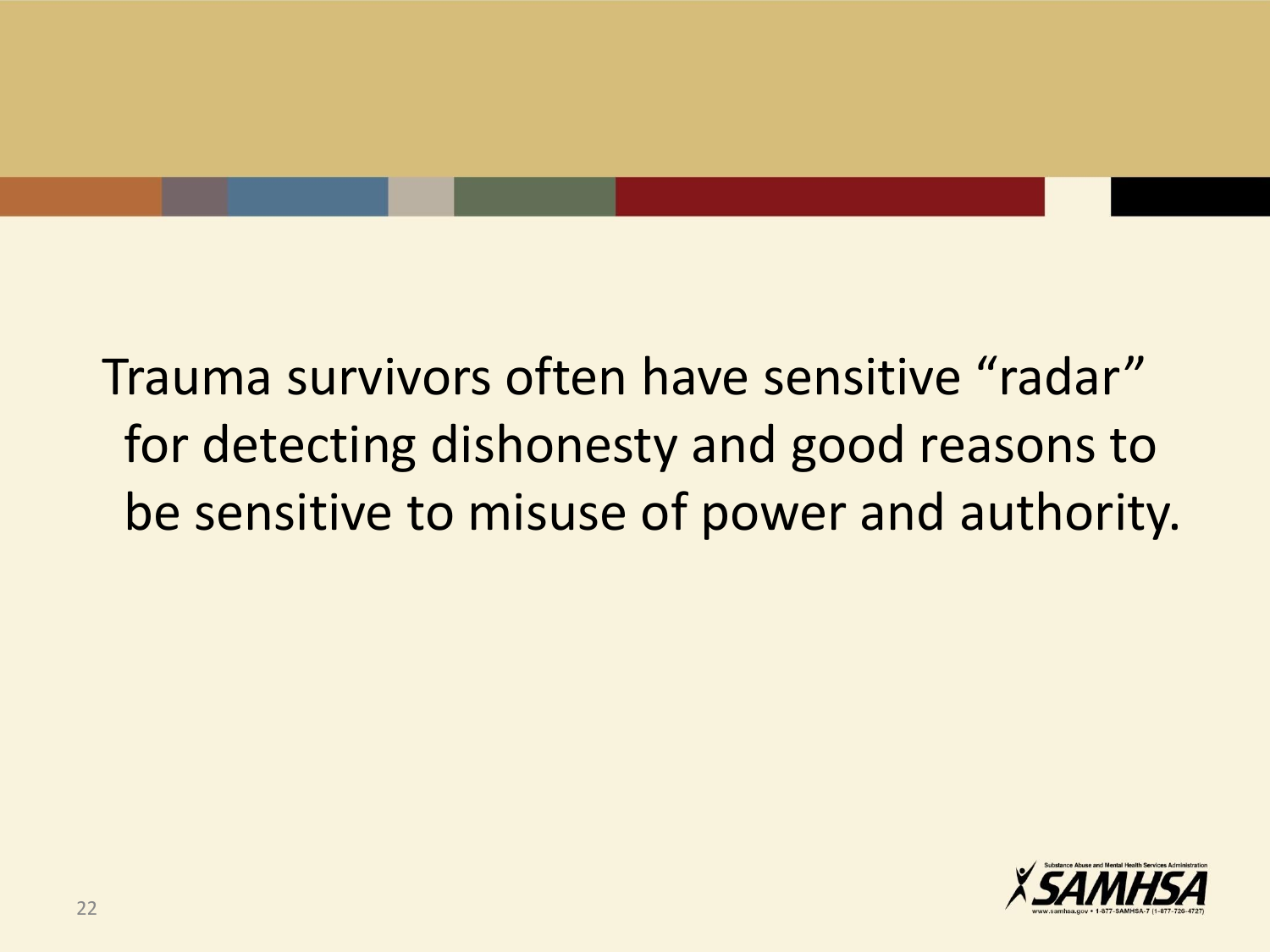## Trauma-Informed Approaches

- Strive to be culturally responsive
- Focus on resilience, self-healing, mutual support, and empowerment
- Ensure voice, safety, autonomy, choice, trustworthiness, and the elimination of coercion
- Trauma treatment is different: specific techniques to treat manifestations of trauma (works best in a trauma-informed setting)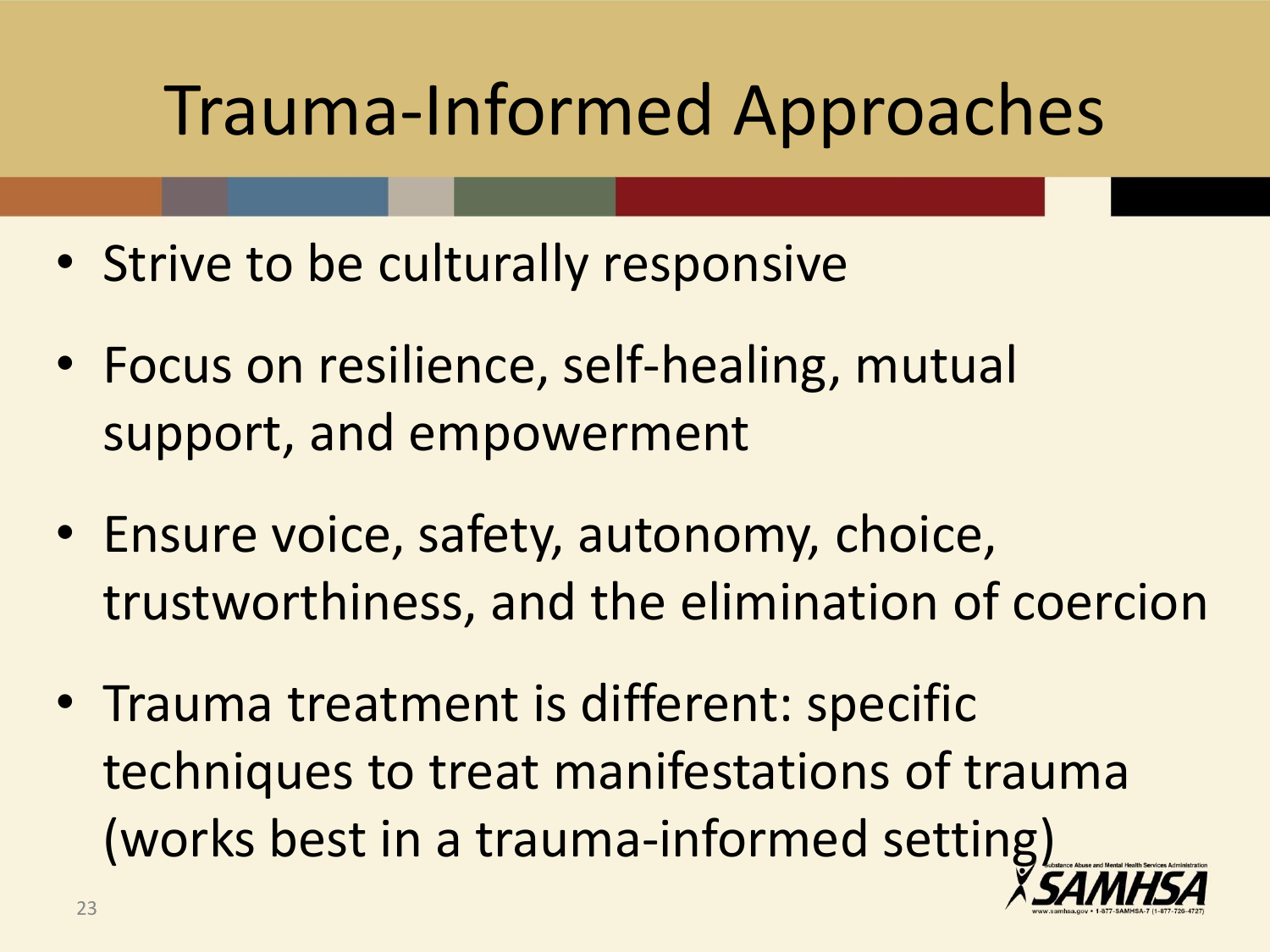Those working with survivors "have a tendency to deal with their frustration by retaliating in ways that often uncannily repeat the earlier trauma." - Basel van der Kolk, 2003

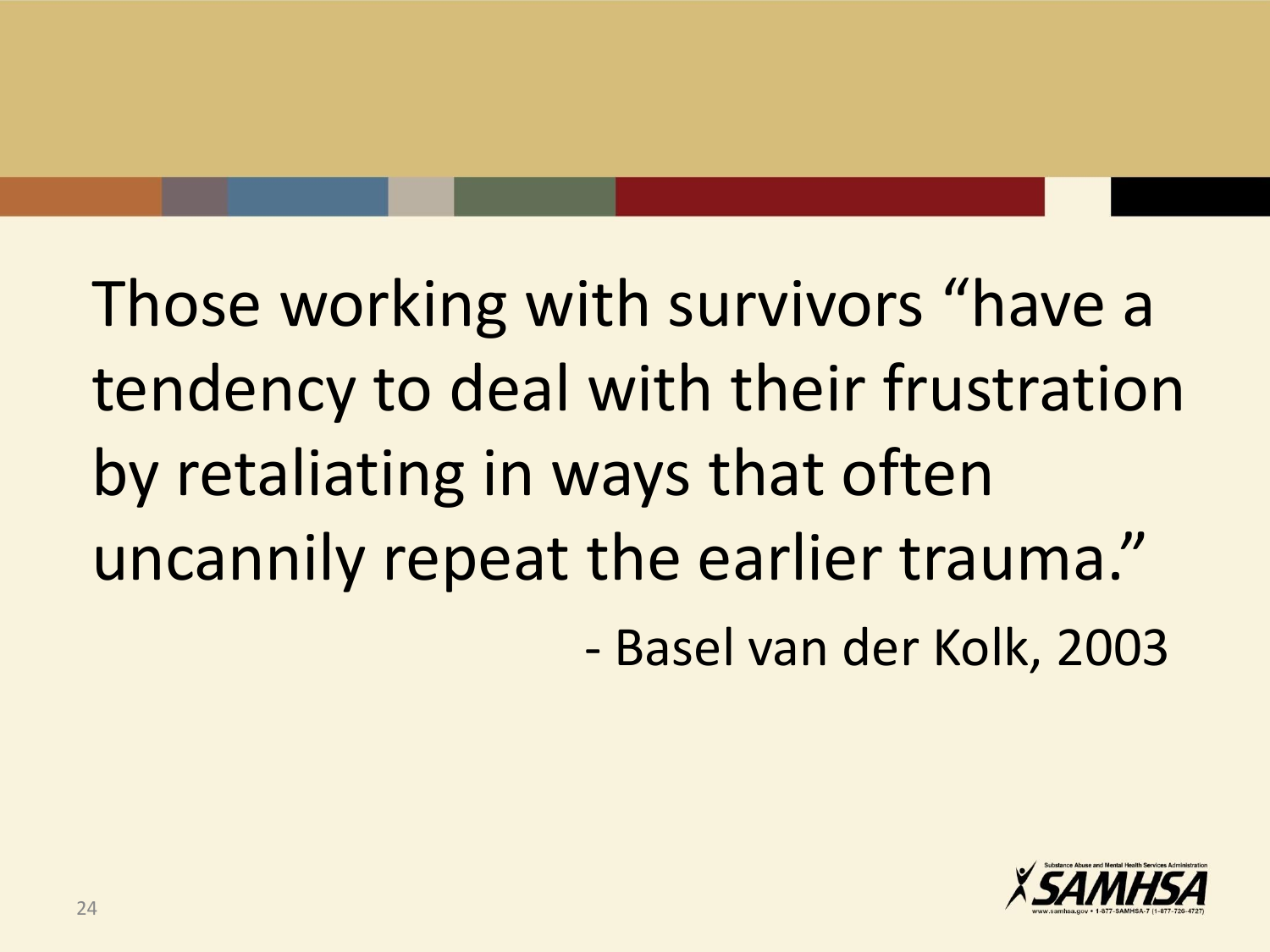## What Does Help Look Like?

#### **Not Trauma-Informed Trauma-Informed**

- Needs are defined by staff
- Safety is defined as risk management
- The helper decides what help looks like
- Relationships based on problem-solving and accessing resources
- Help is top-down and authoritarian

- Needs are identified by survivor
- Safety defined by each survivor
- Survivors choose the help they want
- Relationships are based on autonomy and connection
- Help is collaborative and responsive